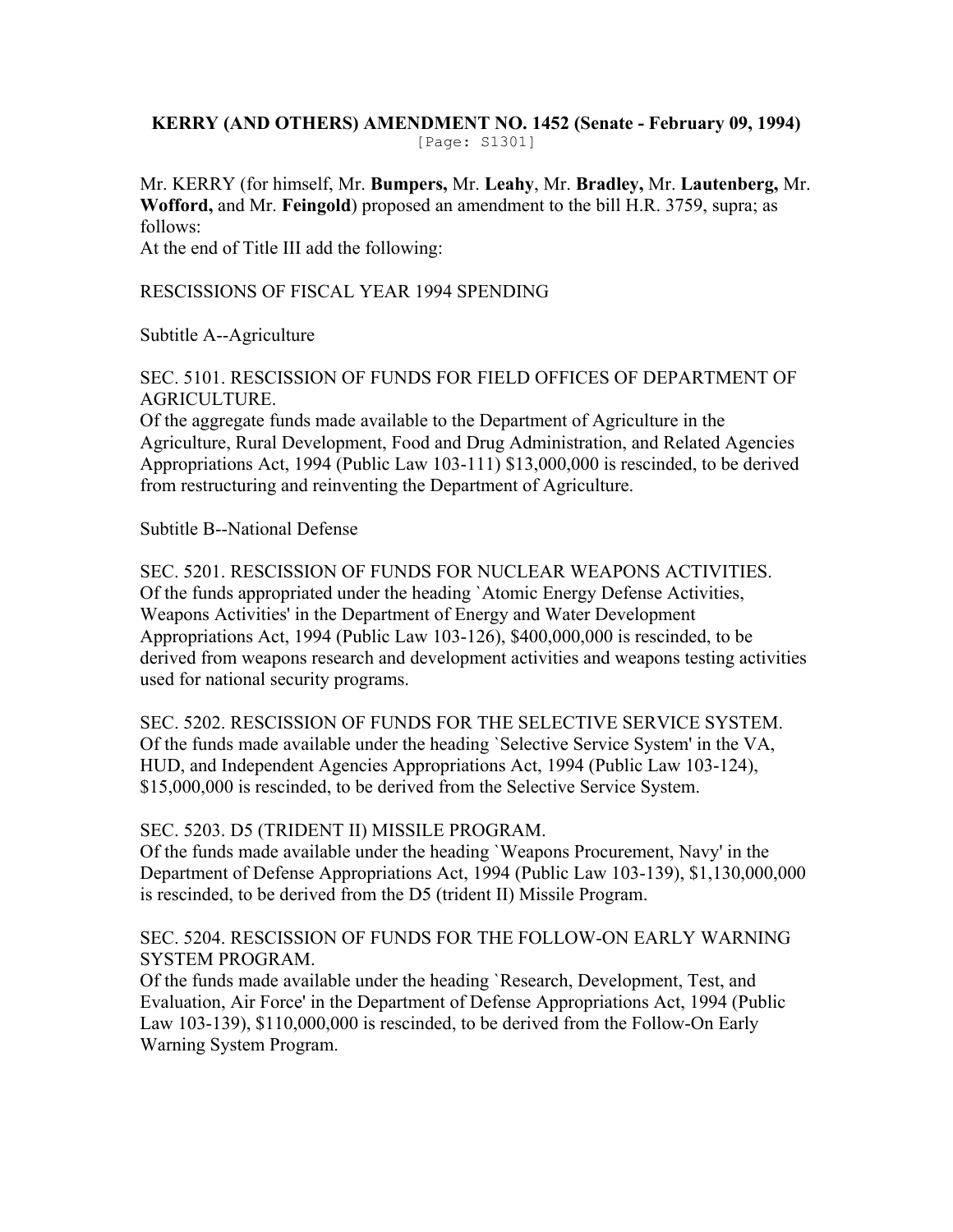SEC. 5205. RESCISSION OF FUNDS FOR BALLISTIC MISSILE DEFENSE ORGANIZATION PROGRAMS.

Of the funds appropriated by the Department of Defense Appropriations Act, 1994 (Public Law 103-139), for research, development, test, and evaluation for Defense-wide and Air Force activities that are available for programs managed by the Ballistic Missile Defense Organization, \$900,000,000 is rescinded.

SEC. 5206. RESCISSION OF FUNDS FOR RECRUITING ACTIVITIES OF THE ARMED FORCES.

Of the funds made available under the heading `Operations and Maintenance, Defense Agencies' in the Department of Defense Appropriations Act, 1994 (Public Law 103-139), \$16,000,000 is rescinded and of the funds made available under the heading `Military Personnel' in the Department of Defense Appropriations Act, 1994 (Public Law 103- 139), \$17,000,000 is rescinded, to be derived from recruiting activities of the Armed Forces.

SEC. 5207. RESCISSION OF FUNDS FOR TITAN IV MISSILE LAUNCH SYSTEMS. Of the funds made available under the heading `Missile, Procurement, Air Force' in the Department of Defense Appropriations Act, 1994 (Public Law 103-139), \$350,000,000 is rescinded, to be derived from Titan IV missile launch systems.

SEC. 5208. RESCISSION OF FUNDS FOR THE NATIONAL AEROSPACE PLANE PROGRAM.

Of the funds made available under the heading `Research, Development, Test and Evaluation, Air Force' in the Department of Defense Appropriations Act, 1994 (Public Law 103-139), \$40,000,000 is rescinded, to be derived from the National Aerospace Plane Program.

Subtitle C--Foreign Relations and Intelligence

# **SEC. 5301. RESCISSION OF FUNDS FOR INTELLIGENCE AND INTELLIGENCE-RELATED ACTIVITIES.**

**Of the funds made available in the Department of Defense Appropriations Act, 1994 (Public Law 103-139), \$1,000,000,000 is rescinded, to be derived from programs and activities of the National Foreign Intelligence Program and the Tactical Intelligence and Related Activities.** 

SEC. 5302. RESCISSION OF FUNDS FOR THE WORLD BANK. Of the funds made available under the heading `Contribution to International Bank for Reconstruction and Development' in the Foreign Operations Appropriations Act, 1994 (Public Law 103-87)--

(1) \$27,910,500 provided for paid-in capital is rescinded; and

(2) \$902,439,500 provided for callable capital is rescinded.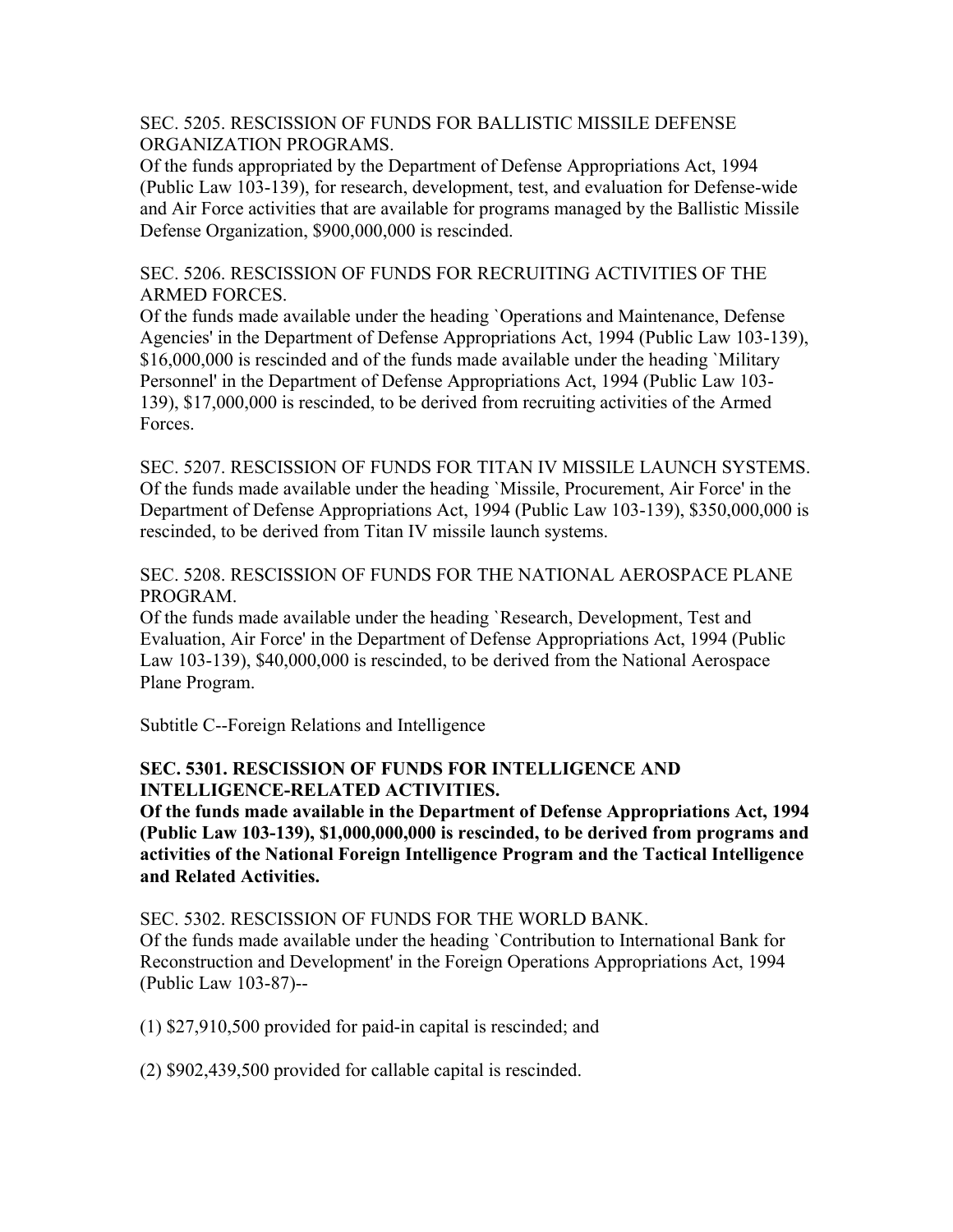Subtitle D--Government Employees and Government Operations

#### SEC. 5401. RESCISSION OF FUNDS FOR SENIOR EXECUTIVE SERVICE ANNUAL LEAVE.

Of the aggregate funds made available to executive departments and agencies in appropriations act for fiscal year 1994 for purposes of payments for accrued leave upon termination of employment, \$2,000,000 is rescinded. The Director of the Office of Management and Budget shall allocate such rescission among the appropriate accounts, and shall submit to the Congress a report setting forth such allocation.

## SEC. 5402. RESCISSION OF FUNDS FOR FEDERAL BUILDINGS.

Of the funds made available under the heading `Federal Buildings Fund' in the Treasury, Postal Service, General Government Appropriations Act, 1994 (Public Law 103-123), \$160,300,000 is rescinded, to be derived from acquisition of new Federal buildings.

## SEC. 5403. RESCISSION OF FUNDS FOR THE FEDERAL INFORMATION CENTER.

Of the funds made available under the heading `Information Resources Management Services, Operating Expense' in the Treasury, Postal Service, General Government Appropriations Act, 1994 (Public Law 103-123), \$3,000,000 is rescinded, to be derived from the Federal Information Center.

Subtitle E--Energy and Commerce

#### SEC. 5501. RESCISSION OF FUNDS FOR THE SUPERCONDUCTING SUPER COLLIDER.

Of the funds made available under the heading `General Science, Research' in the Energy and Water Development Appropriations Act, 1994 (Public Law 103-126), \$200,000,000 is rescinded, to be derived from the Superconducting Super Collider.

## SEC. 5502. RESCISSION OF FUNDS FOR THE TENNESSEE VALLEY AUTHORITY FERTILIZER PROGRAM.

Of the funds made available under the heading `TVA Fund' in the Energy and Water Development Appropriations Act, 1994 (Public Law 103-126), \$35,000,000 is rescinded, to be derived from the Tennessee Valley Authority Fertilizer Program.

## SEC. 5503. RESCISSION OF FUNDS FOR THE UNITED STATES SPACE STATION FREEDOM PROGRAM.

Of the funds made available under the heading `NASA, R&D' in the VA, HUD, and Independent Agencies Appropriations Act, 1994 (Public Law 103-111), \$900,000,000 is rescinded, to be derived from the United States Space Station Freedom Program.

[Page: S1302]

## SEC. 5504. RESCISSION OF FUNDS FOR THE MODULAR HIGH-TEMPERATURE GAS REACTOR.

Of the funds made available under the heading `Energy Supply R&D' in the Energy and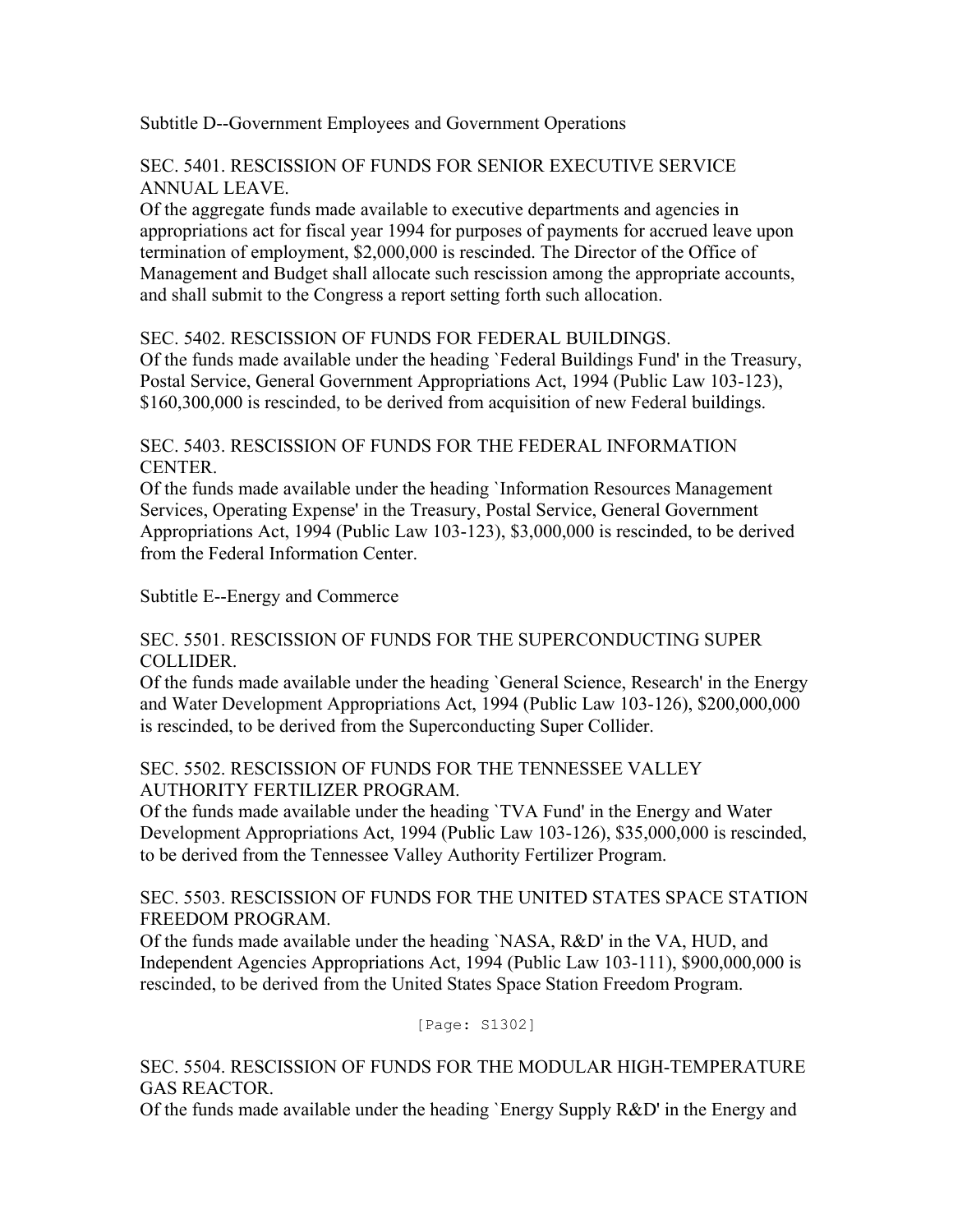Water Development Appropriations Act, 1994 (Public Law 103-126), \$12,000,000 is rescinded, to be derived from the Modular High-Temperature Gas Reactor program.

SEC. 5505. RESCISSION OF FUNDS FOR THE ADVANCED LIQUID METAL REACTOR.

Of the funds made available under the heading `Energy Supply R&D' in the Energy and Water Development Appropriations Act, 1994 (Public Law 103-126), \$45,000,000 is rescinded, to be derived from the Advanced Liquid Metal Reactor Program.

TITLE VI--PERMANENT PROGRAM CHANGES FOR FISCAL YEARS AFTER 1994

Subtitle A--Agriculture

SEC. 6101. PAYMENT OF CERTAIN COSTS UNDER ACREAGE LIMITATION PROGRAMS.

Title I of the Agricultural Act of 1949 (7 U.S.C. 1441 et seq.) is amended by adding at the end the following new section:

`SEC. 116. PAYMENT OF CERTAIN COSTS UNDER ACREAGE LIMITATION PROGRAMS.

`(a) **In General**: If an acreage limitation program is announced for a crop of a commodity under this title, as a condition of eligibility for loans, purchases, and payments for the crop under this title, the producers on a farm shall pay to the Secretary of the Interior an amount that is equal to the full cost incurred by the Federal Government of the delivery to the farm of water that is used in the production of the crop, as determined by the Secretary of the Interior.

`(b) **Application**:

`(1) **In general**: Subsection (a) shall not apply to the delivery of water pursuant to a contract that is entered into before the date of enactment of the deficit Reduction Act of 1994, under any provision of Federal reclamation law.

`(2) **Renewal or amendment**: If a contract described in paragraph (1) is renewed or amended on or after the date of enactment of the deficit Reduction Act of 1994, subsection (a) shall apply to the delivery of water beginning on the date of renewal or amendment.'.

SEC. 6102. REDUCTION OF FUNDING LEVEL FOR MARKET PROMOTION PROGRAM.

Section  $211(c)(1)$  of the Agricultural Trade Act of 1978 (7 U.S.C. 5641(c)(1)) is amended by striking `\$110,000,000 for each of the fiscal years 1994 through 1997' and inserting `\$98,000,000 for each of the fiscal years 1994 through 1998'.

SEC. 6103. CONSOLIDATION OF FIELD OFFICES OF DEPARTMENT OF AGRICULTURE.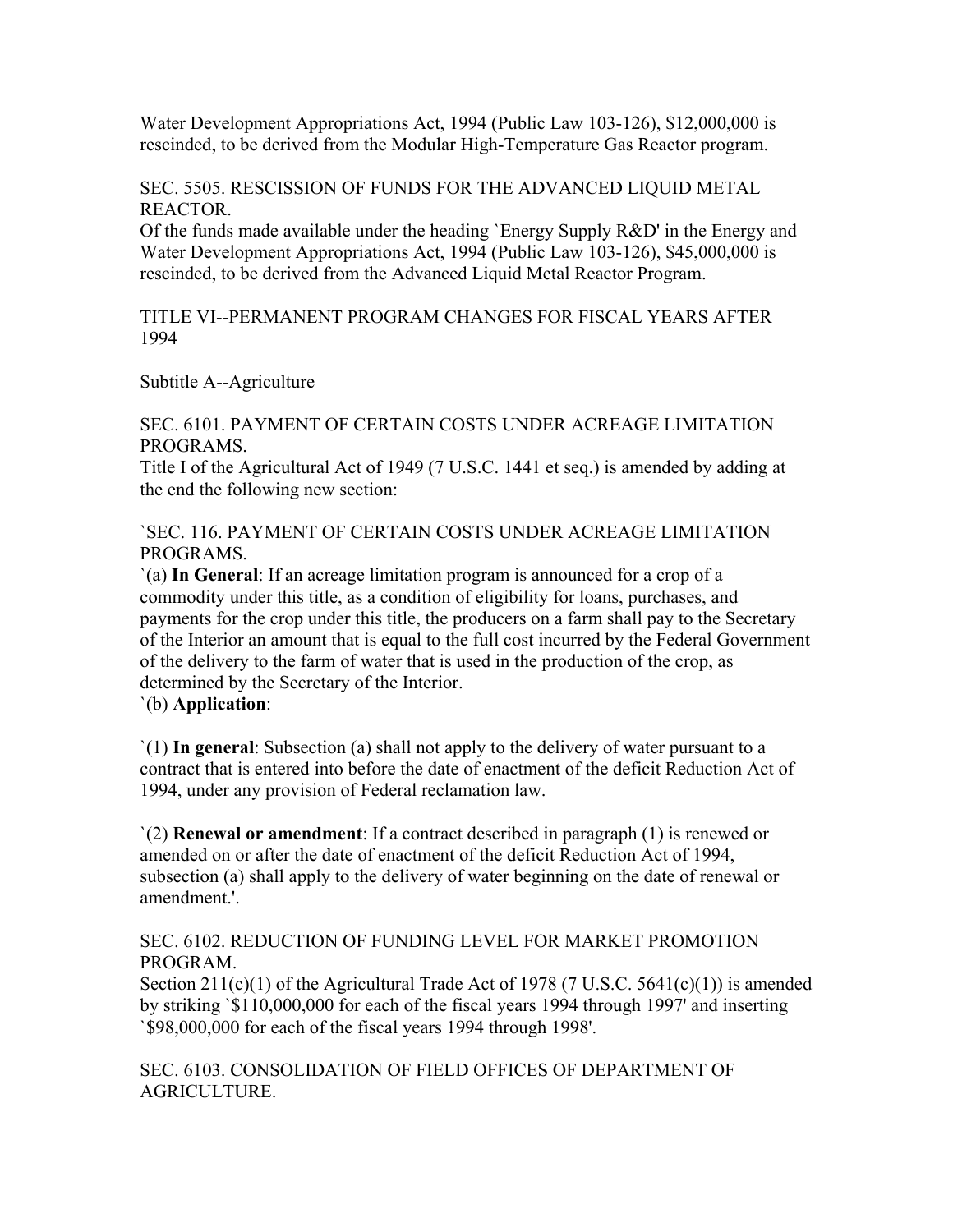Pursuant to authorities proposed in the `Department of Agriculture Reorganization Act of 1993' (H.R. 3171) and current legal authorities, the Secretary of Agriculture shall take action to restructure and reinvent the Department of Agriculture by reducing the number of agencies in the Department, reducing headquarters and administrative staffing and overhead, closing or consolidating unnecessary field locations, and taking such other actions as may be necessary to reduce the staffing of the Department by not less than 7,500 staff years and save a total of not less than \$1,640,000,000 during the period fiscal years 1995 through 1999.

Subtitle B--National Defense

SEC. 6201. LIMITATION ON THE NUMBER OF NUCLEAR WARHEADS MAINTAINED BY THE UNITED STATES.

(a) **In General**: Effective on and after September 30, 1998, the number of nuclear warheads maintained by the United States may not exceed the lesser of--

 $(1)$  4,000; or

(2) the maximum number of nuclear warheads permitted under applicable international agreements to which the United States is a party.

(b) **Waiver Authority**: The President may waive the limitation in subsection (a) if the President determines that--

(1) the limitation would adversely affect arms control negotiations with foreign governments; or

(2) the waiver is necessary in the national security interests of the United States. (c) **Limitation on Expenditures for Nuclear Weapons Research, Development, and Testing Activities of the Department of Energy**: Notwithstanding any other provision of law, the total amount that may be expended by the Department of Energy for operating expenses incurred in carrying out weapons research and development activities and weapons testing activities necessary for national security programs during--

(1) fiscal year 1995, may not exceed \$5,016,800,000;

(2) fiscal year 1996, may not exceed \$4,724,000,000;

(3) fiscal year 1997, may not exceed \$4,483,000,000; and

(4) fiscal year 1998, may not exceed \$4,195,000,000.

SEC. 6202. UNIFORMED SERVICES UNIVERSITY OF THE HEALTH SCIENCES. (a) **Phased Termination**: Chapter 104 of title 10, United States Code, is amended by adding at the end the following new section: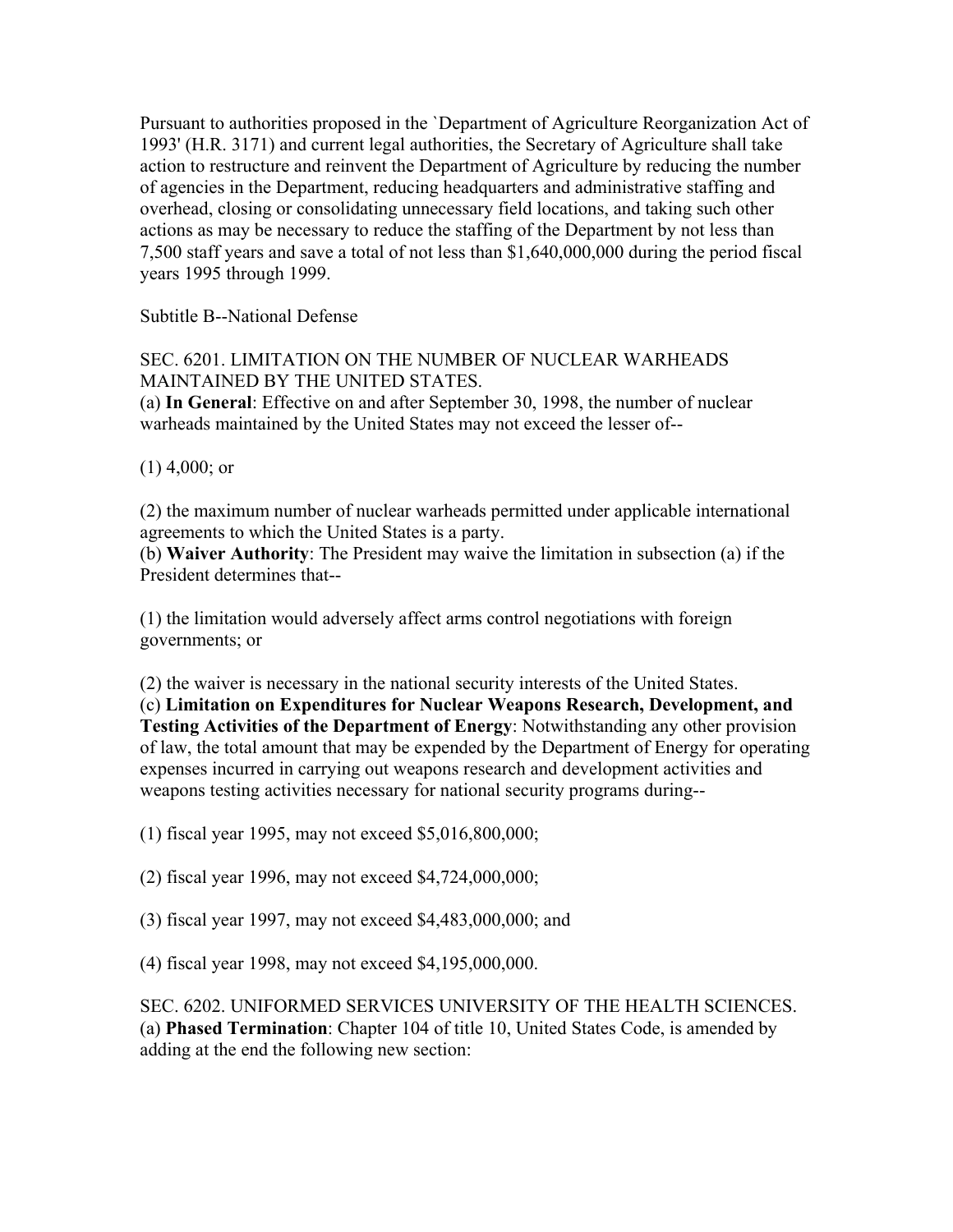`2116. Admissions after 1993 prohibited

`No student may be admitted for enrollment in a program of the University after December 31, 1993.'.

(b) **Clerical Amendment**: The table of sections at the beginning of such chapter is amended by adding at the end the following new item:

# **`2116. Admissions after 1993 prohibited.'.**

SEC. 6203. THE SELECTIVE SERVICE SYSTEM.

(a) **Termination**: Effective April 1, 1994, section 10 of the Military Selective Service Act (50 U.S.C. App. 460) is repealed.

(b) **Use of Funds for Termination**: Funds available for operation of the Selective Service System established under section 10 of the Military Selective Service Act shall be available on and after the date of the enactment of this Act only for payment of the costs associated with the termination of the Selective Service System.

(c) **Termination of Registration Requirement**: Section 3 of the Military Selective Service Act (50 U.S.C. App. 453) is amended by adding at the end the following new subsection:

`(c) Effective on the date of the enactment of the Deficit Reduction Act of 1993, no person shall be required to present himself for and submit to registration under this section.'.

(d) **Suspension of Sanctions**: Subsection (g) of section 12 of such Act (50 U.S.C. App. 462) is amended to read as follows:

`(g) A person may not be denied a right, privilege, benefit, or employment position under Federal law by reason of the failure of such person to present himself for and submit to registration under section 3 if the requirement for the person to so register has terminated or become inapplicable to the person.'.

# SEC. 6204. D5 (TRIDENT II) MISSILE PROGRAM. (a) **Additional Procurement Terminated**:

(1) **Prohibition on use of funds**: No funds appropriated or otherwise made available to the Department of Defense may be obligated after the date of the enactment of this Act for procurement of D5 (Trident II) missiles.

(2) **Payment of termination costs**: Funds referred to in paragraph (1) that, except for paragraph (1), would be available for procurement of D5 (Trident II) missiles may be obligated for payment of the costs associated with the termination of D5 (Trident II) missile procurement.

(b) **Termination of Backfitting**: The Secretary of the Navy may not modify any submarine configured for carrying the C4 missile in order to configure such submarine for carrying the D5 (Trident II) missile.

(c) **Test Flights**: The number of test flights of D5 missiles conducted in a year may not exceed 6.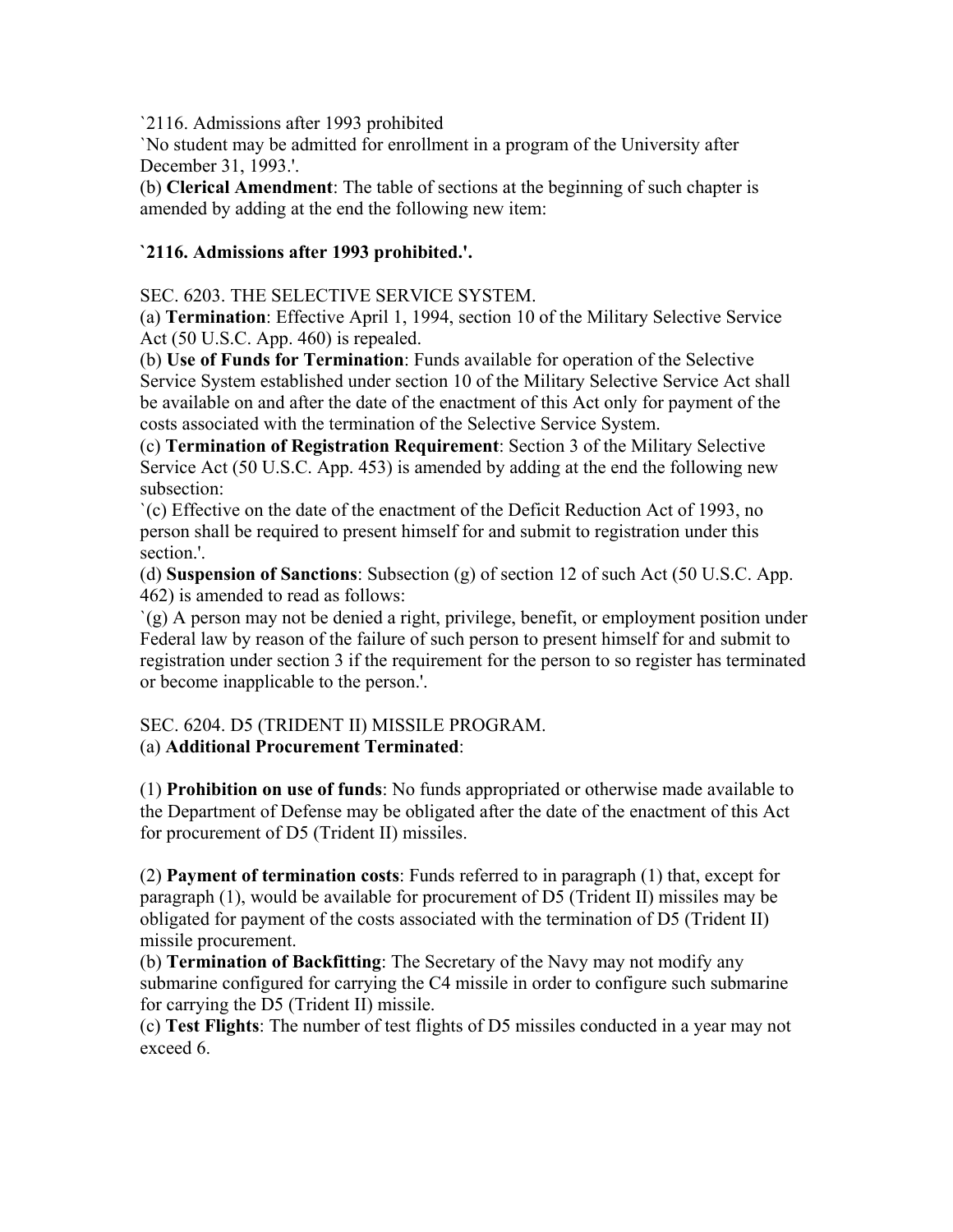SEC. 6205. TERMINATION OF THE FOLLOW-ON EARLY WARNING SYSTEM PROGRAM.

(a) **Termination of Program**: The Secretary of the Air Force shall terminate the Followon Early Warning System (FEWS) program.

(b) **Payment of Termination Costs**: Funds available for procurement and for research, development, test, and evaluation that are available on or after the date of the enactment of this Act for obligation for the Follow-on Early Warning System program may be obligated for that program only for payment of the costs associated with the termination of such program.

SEC. 6206. BALLISTIC MISSILE DEFENSE ORGANIZATION PROGRAMS. Notwithstanding any other provision of law, with regard to the funds available for obligation after fiscal year 1993 for programs managed by the Ballistic Missile Defense Organization, preference shall be given to programs, projects, and activities under the Theater Missile Defense program element.

SEC. 6207. CONSOLIDATION AND REDUCTION OF RECRUITING ACTIVITIES OF THE ARMED FORCES.

(a) **Consolidation and Reduction of Recruiting Activities**: The Secretary of Defense shall consolidate and reduce the recruiting activities of the Armed Forces of the United States.

(b) **Limitation**:

(1) **Maximum average recruiting cost per recruit**:

(A) **Active components**: The average cost per enlisted recruit for the active components of the Armed Forces for fiscal year 1995 may not exceed the average cost per enlisted recruit for the active components of the Armed Forces for the period beginning on October 1, 1983, and ending on September 30, 1989.

(B) **Reserve components**: The average cost per enlisted recruit for the reserve components of the Armed Forces for fiscal year 1995 may not exceed the average cost per enlisted recruit for the reserve components of the Armed Forces for the period beginning on October 1, 1983, and ending on September 30, 1989.

(2) **Average cost per recruit defined**: In this subsection, the term `average cost per enlisted recruit', with respect to a period, means the average cost incurred by the Department of Defense during that period for the recruitment of a person for an initial enlistment in the active components or the reserve components, as the case may be, of the Armed Forces of the United States during that period.

(3) **Constant dollar comparisons**: For the purposes of paragraphs (1) and (2), average costs shall be computed and compared on a constant dollar basis.

(c) **Phase-in Requirement**: The Secretary of Defense shall take such actions under subsection (a) as are necessary to achieve during fiscal year 1994 a reduction in recruiting costs of not less that \$33,000,000.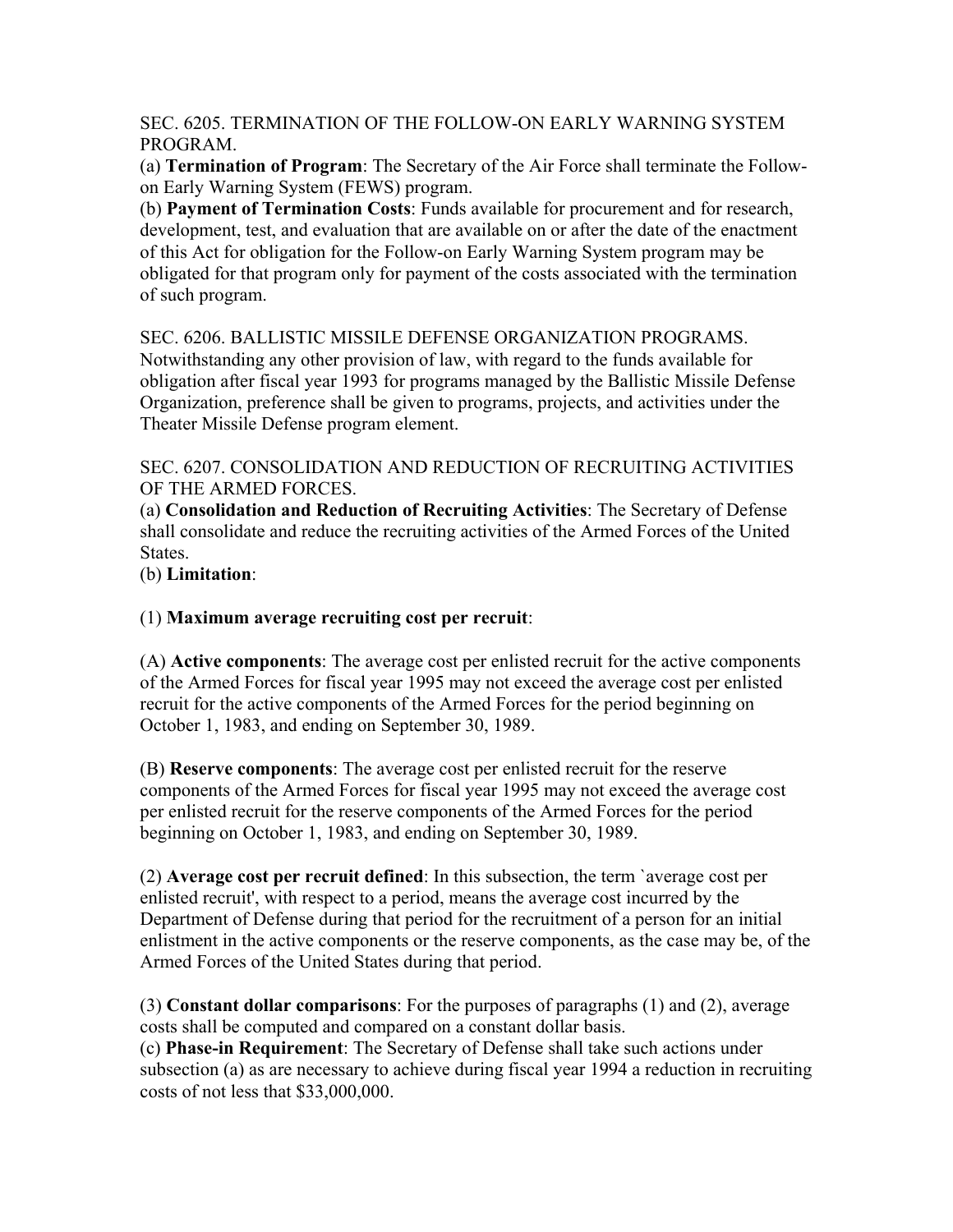(d) **Waiver Authority**: The President may waive the limitation in subsection (b) in the event of a war declared by Congress or a national emergency declared by Congress or the President.

[Page: S1303]

SEC. 6208. ANTISUBMARINE WARFARE AIRCRAFT SQUADRONS OF THE NAVY.

(a) **Reduction in Number of P-**3 **Aircraft Squadrons**: Funds may not be expended--

(1) after September 30, 1995, to support more than 31 P-3 aircraft squadrons in the Navy;

(2) after September 30, 1996, to support more than 26 P-3 aircraft squadrons in the Navy;

(3) after September 30, 1997, to support more than 23 P-3 aircraft squadrons in the Navy; and

(4) after September 30, 1998, to support more than 18 P-3 aircraft squadrons in the Navy. (b) **Waiver Authority**: The President may waive the limitation in subsection (a) to the extent that the President determines necessary in the national security interests of the United States.

SEC. 6209. REDUCTION IN NUMBER OF TITAN IV MISSILE LAUNCH SYSTEMS ACQUIRED.

(a) **Limitation**: The number of Titan IV missile launch systems acquired for the performance of missions that include missions for the Department of Defense may not exceed two in any fiscal year.

(b) **Rule of Construction**: For purposes of subsection (a), a missile launch system is acquired when the complete system is accepted.

SEC. 6210. TERMINATION OF THE NATIONAL AEROSPACE PLANE PROGRAM. (a) **Termination of Program**: The Secretary of Defense shall terminate the National Aerospace Plane (NASP) program.

(b) **Payment of Termination Costs**: Funds available for procurement and for research, development, test, and evaluation that are available on or after the date of the enactment of this Act for obligation for the National Aerospace Plane program may be obligated for that program only for payment of the costs associated with the termination of such program.

Subtitle C--Foreign Relations and Intelligence

# **SEC. 6301. FUTURE APPROPRIATIONS FOR INTELLIGENCE AND INTELLIGENCE-RELATED ACTIVITIES.**

**The total amount authorized to be appropriated for each of fiscal years 1995 through 1998 for the National Foreign Intelligence Program and for Tactical Intelligence and Related Activities may not exceed the amount (adjusted for**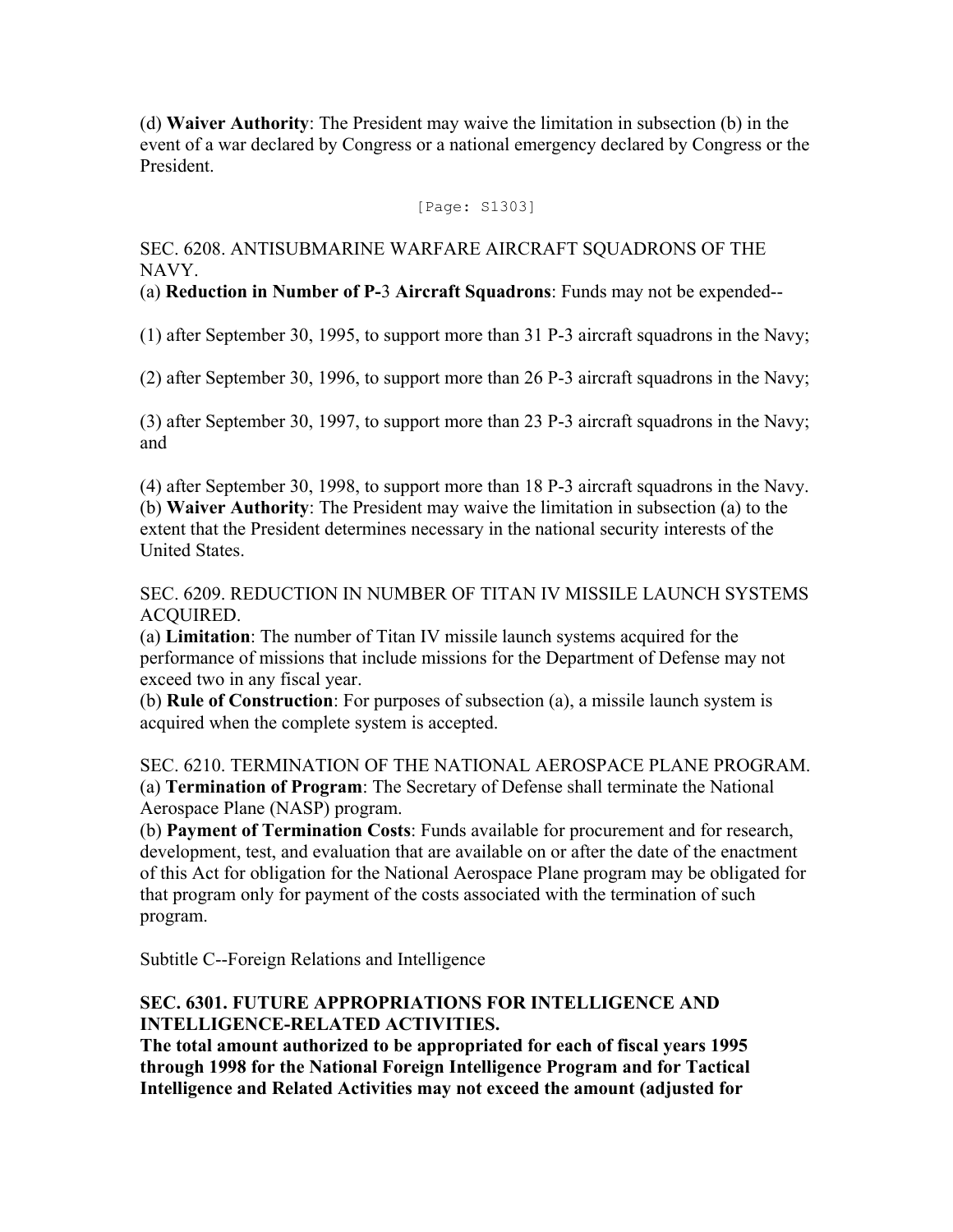#### **monetary inflation after fiscal year 1994) that is made available for fiscal year 1994 for such program and activities (taking into account the rescission in section 301).**

## SEC. 6302. BROADCASTING ACTIVITIES OF RADIO FREE EUROPE AND RADIO LIBERTY.

(a) **In General**: Notwithstanding any other provision of law, no grant may be made by the Board for International Broadcasting, or any successor entity that may hereinafter be established, for the purpose of operating Radio Free Europe and Radio Liberty except under the terms and conditions set forth under this section.

(b) **Limitation on Grant Amount**: No grant may be made to operate Radio Free Europe and Radio Liberty after September 30, 1995, in excess of \$75,000,000.

(c) **Competitive Grant Requirement**: Any grant made to operate Radio Free Europe and Radio Liberty may be awarded on the basis of full and open competition if the grantor determines the grantee is not carrying out the grant in an effective and economic manner.

(d) **Grant Agreement**: (1) Any grant agreement entered into by the Board for International Broadcasting, or its successor, for the purpose of operating Radio Free Europe and Radio Liberty shall require that grant funds shall only be used for activities set forth in the grant agreement, which shall provide, in detail, the purposes for which grant funds may be used and shall include conditions designed to reduce overlapping language services and broadcasting services with other broadcasting services funded by the United States Government.

(2) The grant agreement shall provide that failure to comply with the requirements of the agreement shall permit the grant to be terminated without fiscal obligation to the United States.

(e) **Prohibited Uses of the Grant Funds**: No grant funds may be used--

(1) to pay any salary or other compensation, or enter into any contract providing for the payment thereof in excess of the rates established for comparable positions under chapter 51 and subchapter II of chapter 53 of title 5, United States Code, except that this limitation shall not be imposed prior to January 1, 1995 with respect to any employee covered by a union agreement requiring a different salary or other compensation;

(2) to pay for any activity for the purpose of influencing the passage or defeat of legislation being considered by the Congress of the United States;

(3) to enter into a contract or obligation to pay severance payments beyond those required by United States law or the laws of the country where the employee is stationed;

(4) to pay for first class travel for any employee of the grantee or the employee's relation; or

(5) to compensate freelance contractors except as provided for, in detail, in the grant agreement or with the written approval of the grantor agency or its agent.

(f) **Report on Management Practices**: Not later than March 31 and September 30 of each calendar year, the Inspector General of the Board for International Broadcasting or its successor, shall submit to the Board, or its successor, and to the Congress, a report on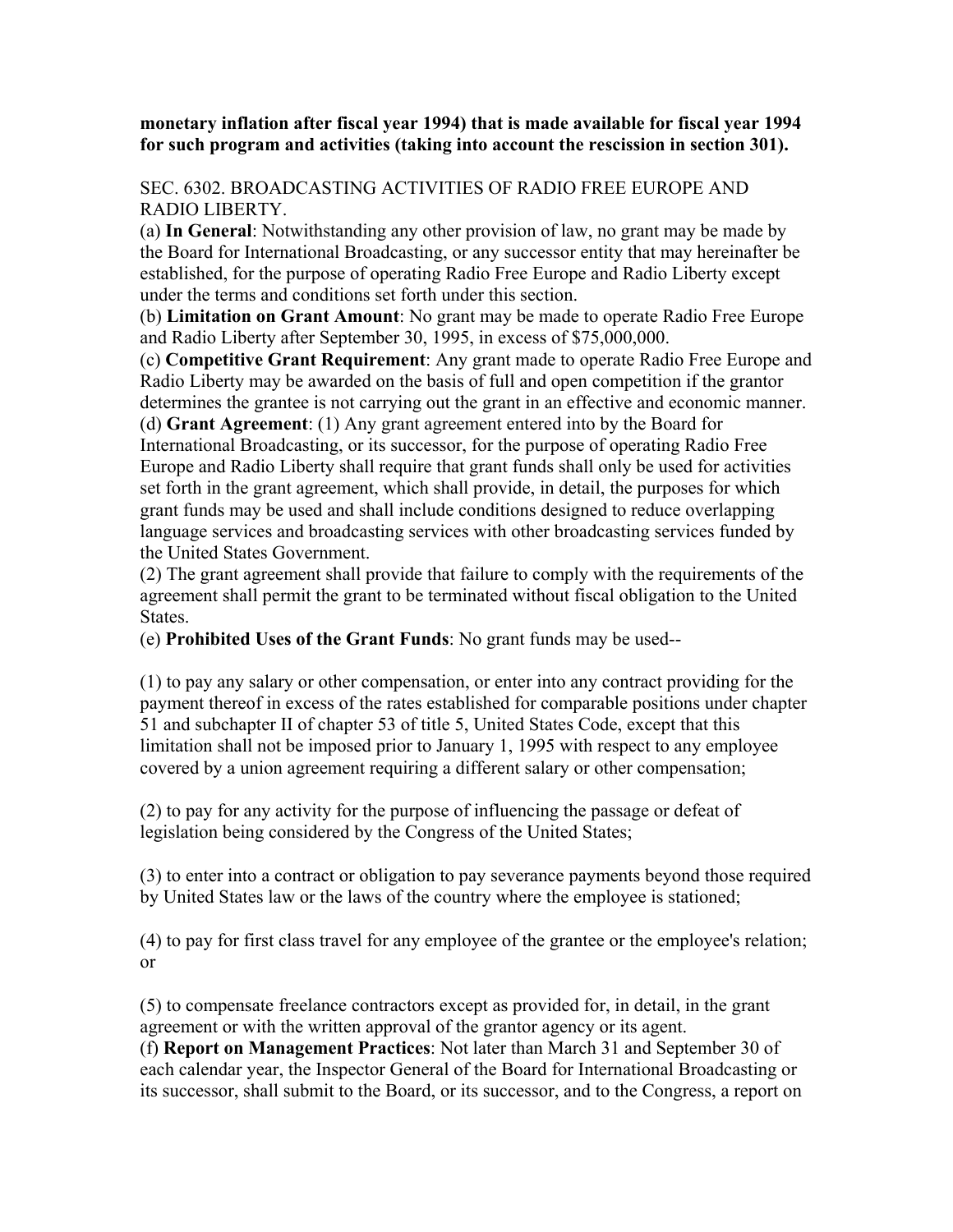management practices of the grantee, during the preceding 6-month period. (g) **Reports on Personnel Classification**: (1) Not later than 3 months after the date of enactment of this Act, the Board for International Broadcasting shall submit a report to the Office of Personnel Management containing justification, in terms of the types of duties performed at specific rates of compensation, of the classification of personnel employed by the grantee.

(2) Not later than 9 months after submission of the report referred to in paragraph (1), the Office of Personnel Management shall submit to Congress a report containing an evaluation of the system of personnel classification used by the grantee with respect to its employee, including identification of any disparity between the rate of compensation provided to employees of the grantee and that provided to employees of the Voice of America stationed overseas in comparable positions.

(h) **Plan for Relocation**: Before relocating the headquarters of RFE/RL, Incorporated, in the Federal Republic of Germany to another site, the grantee shall submit to the appropriate congressional committees a detailed plan for such relocation, including cost estimates. No funds may be made available for such relocation unless explicitly provided in an appropriation Act or pursuant to a reprogramming notification.

Subtitle D--Government Employees and Government Operations

SEC. 6401. UNIFORM PAY ADJUSTMENTS FOR MEMBERS OF CONGRESS AND CIVIL SERVICE EMPLOYEES.

(a) **Calendar Year** 1994: Notwithstanding section 601(a)(2) of the Legislative Reorganization Act of 1946 (2 U.S.C. 31(2)), the cost-of-living adjustment (relating to pay for Members of Congress) which would become effective under such provision of law during calendar year 1994 shall not take effect.

(b) **Limitation of Future Adjustments**: Effective as of December 31, 1994, paragraph (2) of section 601(a) of the Legislative Reorganization Act of 1946 is amended--

(1) by striking `(2) Effective' and inserting `(2)(A) Subject to subparagraph (B), effective'; and

(2) by adding at the end the following:

`(B) In no event shall the percentage adjustment taking effect under subparagraph (A) in any calendar year exceed the percentage adjustment taking effect in such calendar year under section 5303 of title 5, United States Code, in the rates of pay under the General Schedule.'.

SEC. 6402. LIMITATION ON ACCUMULATION OF SENIOR EXECUTIVE SERVICE ANNUAL LEAVE.

(a) **In General**: Effective on the last day of the last applicable pay period beginning in calendar year 1993, subsection (f) of section 6304 of title 5, United States Code is repealed.

(b) **Savings Provision**: Notwithstanding the amendment made by subsection (a), in the case of an employee who, on the effective date of subsection (a), is subject to subsection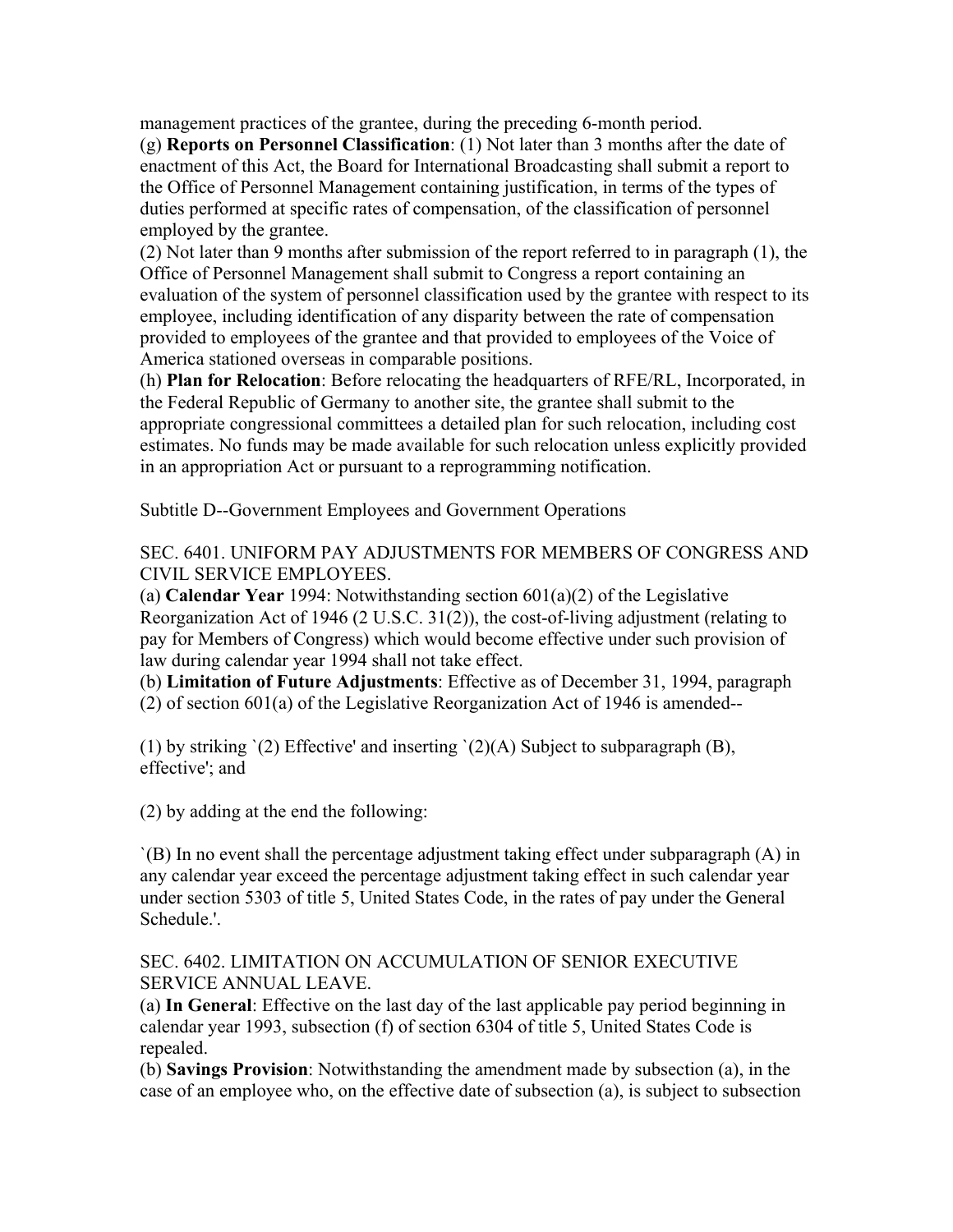(f) of section 6304 of title 5, United States Code, and who has to such employee's credit annual leave in excess of the maximum accumulation otherwise permitted by subsection (a) or (b) of section 6304, such excess annual leave shall remain to the credit of the employee and be subject to reduction, in the same manner as provided in subsection (c) of section 6304.

(c) **Conforming Amendment**: Section 6304(a) of title 5, United States Code, is amended by striking `(e), (f), and (g)' and inserting `(e) and (g)', effective as of the effective date of subsection (a).

SEC. 6403. MORATORIUM ON THE ACQUISITION OF NEW FEDERAL BUILDINGS.

(a) **General Rule**: After the date of enactment of this Act and before October 1, 1998, the Administrator of General Services may not obligate any funds for construction or acquisition of any public building under the authority of the Public Buildings Act of 1959 or any other provision of law (other than a public building under construction or under contract for acquisition on such date of enactment).

(b) **Public Building Defined**: In this section, the term `public building' has the meaning such term has under the Public Buildings Act of 1959.

SEC. 6404. TERMINATION OF THE FEDERAL INFORMATION CENTER. Effective July 1, 1994, the Federal Information Center is terminated.

Subtitle E--Energy and Commerce

SEC. 6501. ELIMINATION OF SUPERCONDUCTING SUPER COLLIDER.

(a) **Funding Prohibition**: Beginning on the date of enactment of this Act, the United States may not obligate any funds for the Superconducting Super Collider described in section 7 of Appendix A to part 605 of title 10, Code of Federal Regulations.

(b) **Expenditure of Funds Prohibited**: Except as provided in subsection (d), and except in the case of a contract or agreement entered into before the date of enactment of this Act, or moneys obligated prior to such date, no funds appropriated by Congress shall be expended on or after the date of enactment of this Act, in any fiscal year, in connection with the Superconducting Super Collider.

(c) **Contract and Agreement Prohibition**: Except as provided in subsection (d), beginning on the date of enactment of this Act, no department, agency, or other instrumentality of the United States, or any officer or employee of the department, agency, or instrumentality, shall enter into any contract or other agreement in connection with the Superconducting Super Collider.

(d) **Exception**: Subsections (b) and (c) shall not be applicable to any funds appropriated, or any contract or agreement entered into, solely for the purpose of terminating, pursuant to this title, any action or activity involving the Superconducting Super Collider.

[Page: S1304]

SEC. 6502. TERMINATION OF TENNESSEE VALLEY AUTHORITY FERTILIZER PROGRAM.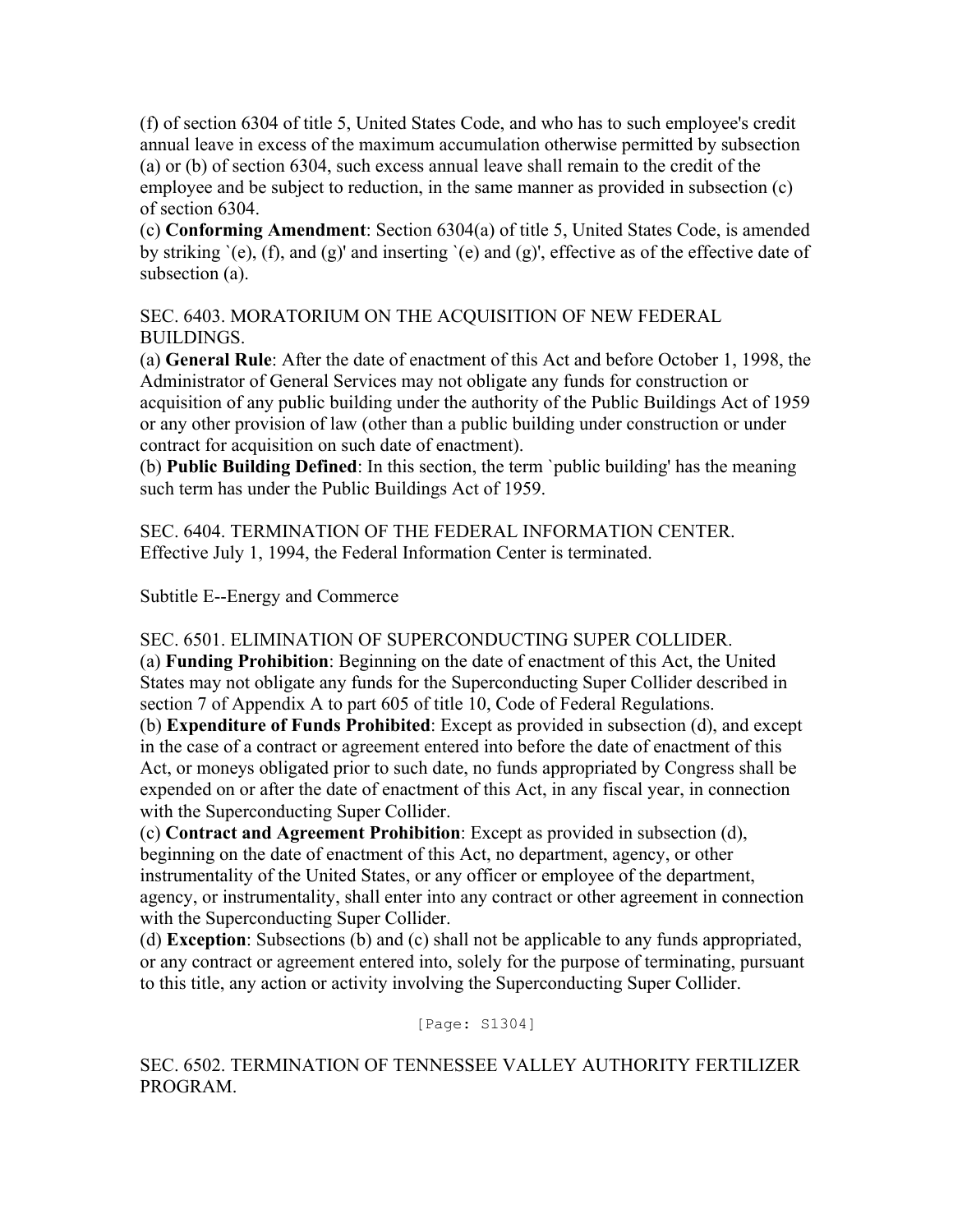Section 5(h) of the Tennessee Valley Authority Act of 1933 (16 U.S.C. 831d(h)) is amended--

(1) by striking `To establish' and inserting `(1) Subject to paragraph (2), to establish'; and

(2) by adding at the end the following new paragraph:

`(2) The board may not use Federal funds to establish or maintain the National Fertilizer and Environmental Research Center or any comparable entity.'.

SEC. 6503. TERMINATION OF UNITED STATES SPACE STATION FREEDOM PROGRAM.

(a) **Prohibition**: Beginning on the date of enactment of this Act, the United States may not obligate any funds to carry out the provisions of section 106 of the National Aeronautics and Space Administration Authorization Act of 1988 (42 U.S.C. 2451 note). (b) **Expenditure of Funds Prohibited**: Except as provided in subsection (d), and except in the case of a contract or agreement entered into before the date of enactment of this Act, or moneys obligated prior to such date, no funds appropriated by Congress shall be expended on or after the date of enactment of this Act, in any fiscal year, in connection with the United States Space Station Freedom Program.

(c) **Contract and Agreement Prohibition**: Except as provided in subsection (d), beginning on the date of enactment of this Act, no department, agency, or other instrumentality of the United States, or any officer or employee of the department, agency, or instrumentality, shall enter into any contract or other agreement in connection with the United States Space Station Freedom Program.

(d) **Exception**: Subsections (b) and (c) shall not be applicable to any funds appropriated, or any contract or agreement entered into, solely for the purpose of terminating, pursuant to this title, any action or activity involving the United States Space Station Freedom Program.

SEC. 6504. TERMINATION OF GAS TURBINE-MODULAR HELIUM REACTOR PROJECT.

(a) **Prohibition**: No appropriated funds that remain unobligated on the date of enactment of this Act shall be available for the gas turbine-modular helium reactor project (GT-MHR) (formerly known as the high temperature gas reactor).

(b) **Payment of Termination Costs**: Notwithstanding subsection (a), funds that are available on the date of enactment of this Act for the gas turbine-modular helium reactor project may be obligated for the project only for payment of the costs associated with the termination of such project.

SEC. 6505. ADVANCED LIQUID METAL REACTOR PROGRAM.

(a) **In General**: No amount of funds provided for any fiscal year may be obligated by the Secretary of Energy after the date of the enactment of this Act for the civilian portion of the advanced liquid metal reactor program, including--

(1) the program's promotion of the use of such reactors for the disposal of high-level radioactive waste; and